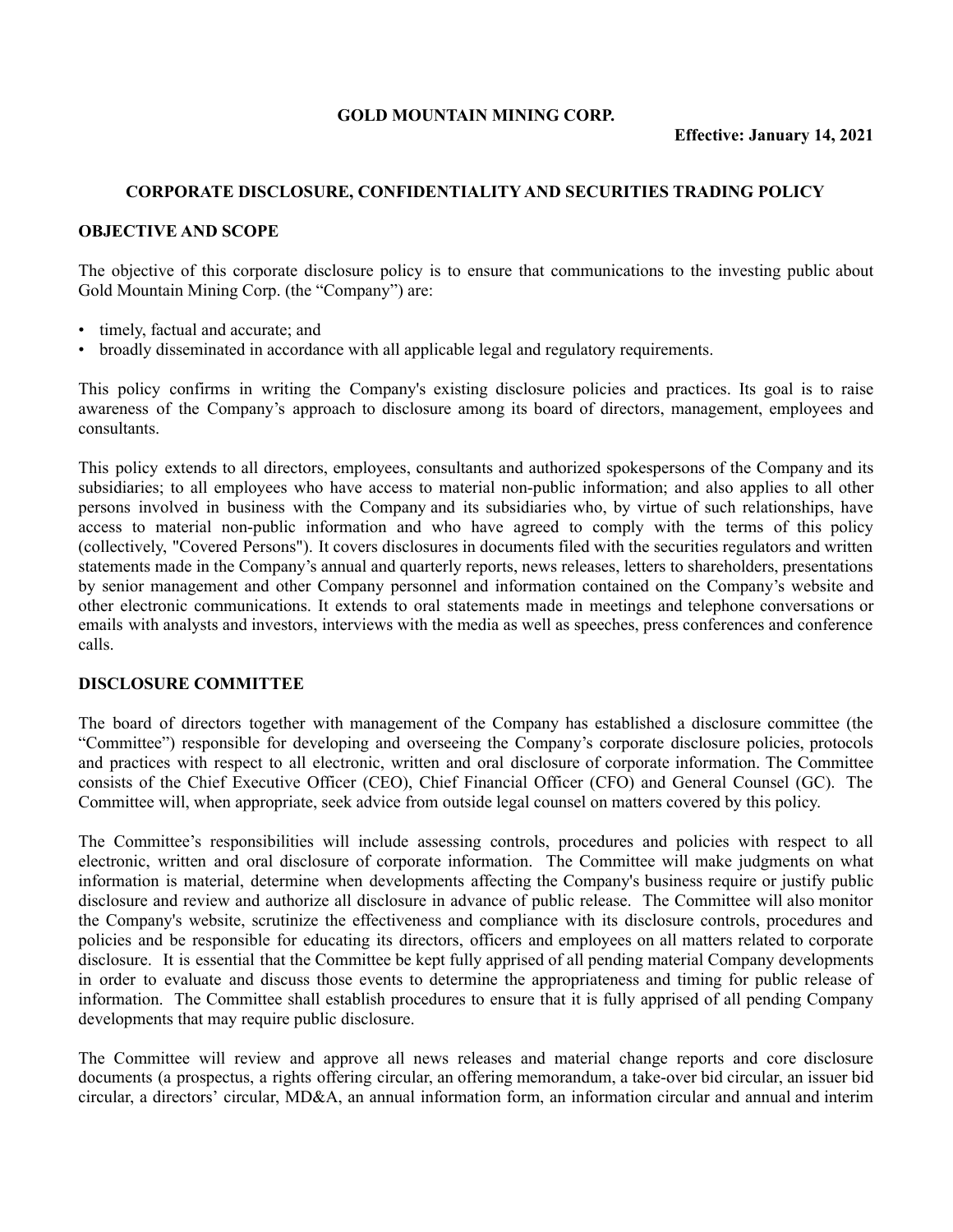financial statements) prior to their release or filing. Core disclosure documents will also be approved by the Company's board of directors prior to their release or filing.

If it is deemed that the information should remain confidential, the Committee will determine how that inside information will be controlled.

The Committee will review and update, if necessary, this policy on a regular basis to ensure compliance with changing regulatory requirements and to foster adherence to best practices. The Committee will report to the board of directors on at least an annual basis and more frequently as required.

## **PRINCIPLES OF DISCLOSURE OF MATERIAL INFORMATION**

Material information is any information relating to the business and affairs of the Company that results in, or would reasonably be expected to result in a significant change in, or have a material effect on, the market price or value of the Company's securities or that would be expected to have a significant influence on a reasonable investor's investment decisions. Any employee or Covered Person who becomes aware of a new development, circumstance or information that may constitute material information must immediately advise at least one member of the disclosure committee. If there is any doubt whether any particular information is material information, a member of the committee should be consulted. Material information consists of both material facts and material changes relating to the business and affairs of the Company and may include such things as drilling or assay results, financial information, negotiations concerning contracts with outside parties, possible acquisitions or dispositions of significant assets or other corporations or businesses, a significant change in capital investment plans or corporate objectives, financing, key personnel changes, changes in share ownership that may affect control of the Company, litigation, etc. In complying with requirements to disclose immediately all material information under applicable securities laws and stock exchange rules, the Company will adhere to the following basic disclosure principles:

- 1. Material information will be publicly disclosed immediately via news release.
- 2. In certain circumstances, it may be determined that complete disclosure would be unduly detrimental to the Company, for example, if release of the information would prejudice negotiations in a corporate transaction. In such cases the information will be kept confidential until the Committee determines that it is appropriate to publicly disclose it. The Committee will cause a confidential material change report to be filed as required by applicable securities regulators.
- 3. Disclosure must be made in terms that can be clearly understood by the reasonable investor and should include a full description of the material information, how it positively or negatively impacts the Company and any information the omission of which would make the rest of the disclosure misleading. Disclosure should be consistent among all audiences, including the investment community, media, customers and employees.
- 4. Unfavorable material information must be disclosed as promptly and completely as favourable information.
- 5. Previously undisclosed material information must not be disclosed to selected individuals, for example, in an interview with an analyst or in a telephone conversation with an investor. If previously undisclosed material information has been inadvertently disclosed to an analyst or any other person not bound by an express confidentiality obligation, such information must be broadly disclosed immediately via news release.
- 6. Disclosure on the Company's website alone does not constitute adequate disclosure of material non-public information.
- 7. Disclosure must be corrected immediately if the Company subsequently learns that earlier disclosure by the Company contained a material error at the time it was given.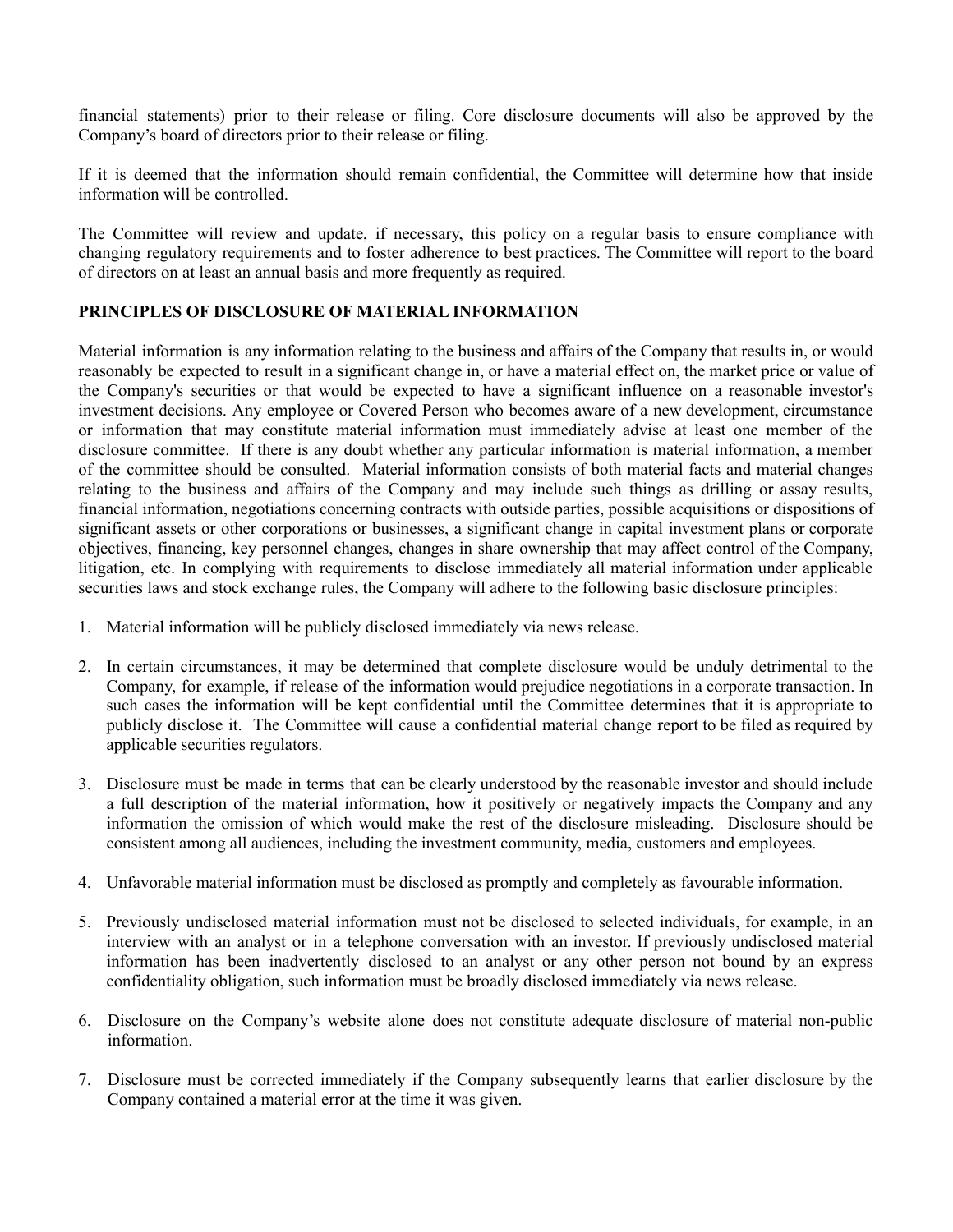### **SECURITIES TRADING RESTRICTIONS**

It is illegal for anyone to purchase or sell securities of any public Company with knowledge of material information affecting that Company that has not been publicly disclosed and for such a person to procure another person to trade in the securities. Except in the necessary course of business, it is also illegal for anyone to inform any other person of material non-public information, who then uses the information to trade in securities. Therefore, Covered Persons with knowledge of confidential or material information about (i) the Company or (ii) any counter-parties in negotiations of material potential transactions, are prohibited from trading any shares in the Company or any counter-party until the information has been fully disclosed and a reasonable period of time has passed for the information to be widely disseminated (a minimum of two days).

For the purposes of this section, references to "purchases and sales of securities" include purchases or sales of shares, bonds, options, puts and calls, as well as stock option exercises, sales of Company shares acquired upon the exercise of stock options. This section also applies to the following elections under a U.S. 401(k) plan or any other plan in which Company stock is purchased and sold: (i) increasing or decreasing periodic contributions allocated to the purchase of Company shares; (ii) intra-plan transfers of an existing balance in or out of Company shares; (iii) borrowing money against the account if the loan results in the liquidation of any portion of Company shares; and (iv) pre-paying a loan if the pre-payment results in allocation of the proceeds to Company shares.

The trading restrictions described in this section continue to apply after termination of employment or other relevant relationship with the Company to the extent that a former Covered Person is in possession of material non-public information at the time of termination. In such case, no trading may take place until the information becomes public or ceases to be material.

Covered Persons are expected to be responsible for compliance with the trading restrictions described in this section by their spouse, minor children and anyone else living in their household, a corporation controlled by such Covered Person, a partnership in which such Covered Person is a general partner, a trust of which such Covered Person is a trustee and an estate of which such Covered Person is an executor (collectively 'Related Parties').

Transactions that may be necessary or justifiable for independent reasons, such as the need to raise money for an emergency expenditure, are no exception. Even the appearance of an improper transaction must be avoided.

### **BLACKOUT PERIODS**

Trading blackouts are periods of time during which Covered Persons cannot trade the Company's securities or other securities whose price may be affected by material undisclosed information.

Blackout periods may be prescribed for Covered Persons, from time to time, by the Committee in circumstances in which material non-public information exists. All persons with knowledge of such information will be covered by the blackout, including external advisors such as legal counsel and investment bankers.

Trading blackout periods will specifically apply to Covered Persons for the following periods: (i) the period commencing on the forty fifth  $(30<sup>th</sup>)$  day following the end of any fiscal quarter of the Company and ending on the day that is two days following the filing of the interim financial statements in respect of the Company's most recently completed fiscal quarter; and (ii) the period commencing on the hundred and fifth  $(75<sup>th</sup>)$  day following the Company's fiscal year end and ending on the day that is two days following the filing of the annual financial statement in respect of the Company's most recently completed fiscal year.

Persons subject to the blackout period restrictions whose employment or other relationship with the Company terminates during a blackout period will remain subject to the restrictions until the end of such period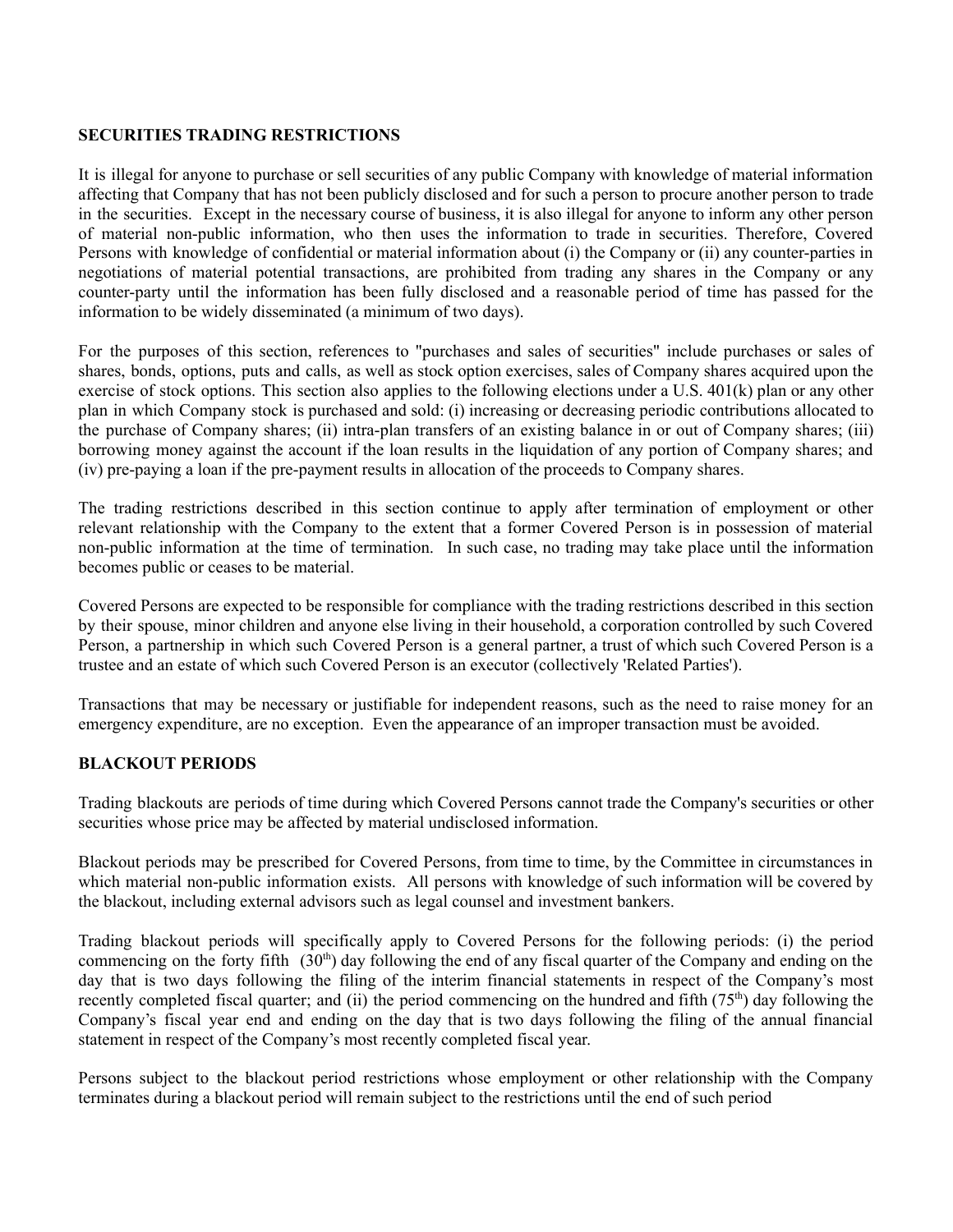The Company will treat the creation, modification or termination of a pre-planned trading program or arrangement established to meet the requirements of Rule 10b5-1 of the U.S. Securities and Exchange Commission as a transaction subject to the blackout rules. Transactions effected pursuant to a properly established Rule 10b5-1 plan, such as an ongoing and routine purchase of Company stock in a 401-K plan, will not be subject to blackout periods.

In circumstances where the board of directors has access to undisclosed material information that the Committee does not have access to, it is the responsibility of the chairman to seek the advice of the Committee to determine whether the undisclosed material information requires a trading blackout. Where the chairman considers it inappropriate to provide the Committee with the undisclosed material information, the chairman must seek the advice of the Company's legal counsel.

# **PRE-CLEARANCE OF TRADES**

To protect the reputation of the Company and avoid the appearance of impropriety, all directors, officers and employees of the Company and its subsidiaries, whether or not they are Covered Persons, are required to pre-clear all proposed trades in the Company's securities, whether by themselves or by their Related Parties, including the exercise of stock options, with the GC of the Company or such other person as may be designated by the Company from time to time.

## **ADDITIONAL PROHIBITED TRANSACTIONS**

It is improper and inappropriate for any personnel of the Company to engage in short term or speculative transactions involving the Company's securities. It is the policy of the Company that Covered Persons and their Related Parties should not engage in any such transactions, including, for example, short sales (*i.e.*, selling stock such person does not own and borrowing the shares to make delivery) and buying or selling puts, calls or other derivatives in securities of the Company.

### **MAINTAINING CONFIDENTIALITY**

Any person subject to this policy is prohibited from communicating confidential information to anyone else, unless it is necessary to do so in the ordinary course of business. Efforts will be made to limit access to such confidential information to only those who need to know the information and such persons will be advised that the information is to be kept confidential.

Covered Persons should be aware that communication by e-mail leaves a physical track of its passage that may be subject to later decryption attempts. Caution should be taken for all confidential information being transmitted over the Internet. All confidential e-mails should be secured by appropriate encryption and validation methods.

Outside parties privy to undisclosed material information concerning the Company will be told that they must not divulge such information to anyone else, other than in the necessary course of business and that they may not trade in the Company's securities until the information is publicly disclosed. Where appropriate, such outside parties will be requested to confirm their commitment to non-disclosure in the form of a written confidentiality agreement.

In order to prevent the misuse or inadvertent disclosure of material information, the procedures set forth below should be observed at all times:

1. Documents and files containing confidential information should be kept in a safe place to which access is restricted to individuals who "need to know" that information in the necessary course of business. Code names should be used as required.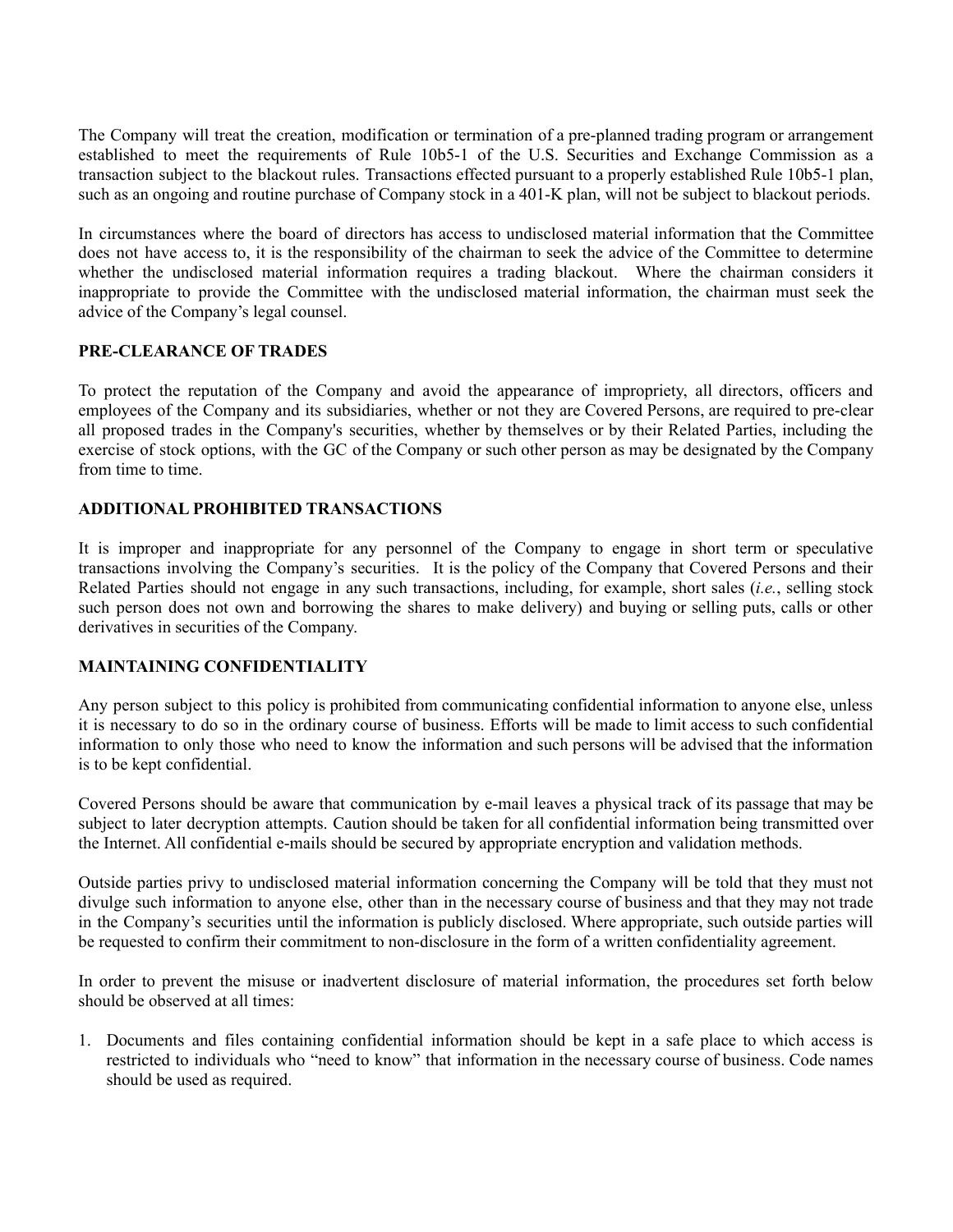- 2. Confidential matters should not be discussed in places where it is reasonable to expect that the discussion may be overheard, such as elevators, hallways, restaurants, airplanes or taxis.
- 3. Confidential documents should not be read or displayed in public places and should not be discarded where others can retrieve them.
- 4. Employees must ensure they maintain the confidentiality of information in their possession outside of the office as well as inside the office.
- 6. Outside visitors should not be left unattended in offices when confidential documents may be present and visitors should not be allowed to use an unoccupied office to make telephone calls without the permission of the officer or employee who normally occupies that office.
- 6. Transmission of documents by electronic means, such as by fax or directly from one computer to another, should be made only where it is reasonable to believe that the transmission can be made and received under secure conditions.
- 7. Unnecessary copying of confidential documents should be avoided and documents containing confidential information should be promptly removed from conference rooms and work areas after meetings have concluded. Extra copies of confidential documents should be shredded or otherwise destroyed.
- 8. Access to confidential electronic data should be restricted through the use of passwords.

### **DESIGNATED SPOKESPERSONS**

The Company designates a limited number of spokespersons responsible for communication with the investment community, regulators and the media. The CEO, CFO, Chief Operating Officer and GC shall be the official spokespersons for the Company. Individuals holding these offices may, from time to time, designate others within the Company to speak on behalf of the Company as back-ups or to respond to specific inquiries.

Persons who are not official spokespersons must not respond under any circumstances to inquiries from the investment community, the media or others, unless specifically asked to do so by an official spokesperson. All such inquiries are to be referred to the CEO.

### **NEWS RELEASES**

Once the Committee determines that a development is material, a news release will be drafted, approved and issued. Should a material statement inadvertently be made on a selective basis, the Company will issue a news release immediately in order to fully disclose that information.

Prior to delivery to newswire services, copies of the news releases containing material information will be provided to the exchange including the market surveillance or company announcements departments for such exchanges. If the market surveillance or company announcements departments of the stock exchanges upon which the shares of the Company are listed are open at the time of a proposed announcement, and if required by the rules or policies of that exchange, prior notice of a news release announcing material information must be provided to such departments, and a verbal confirmation of receipt (or such other form of acknowledgement as the stock exchange(s) may provide) obtained, to enable a trading halt, if deemed necessary by the stock exchange(s).

Annual and interim financial results will be publicly released as scheduled to meet filing requirements, subject to audit committee and board approval of the financial statements and MD&A.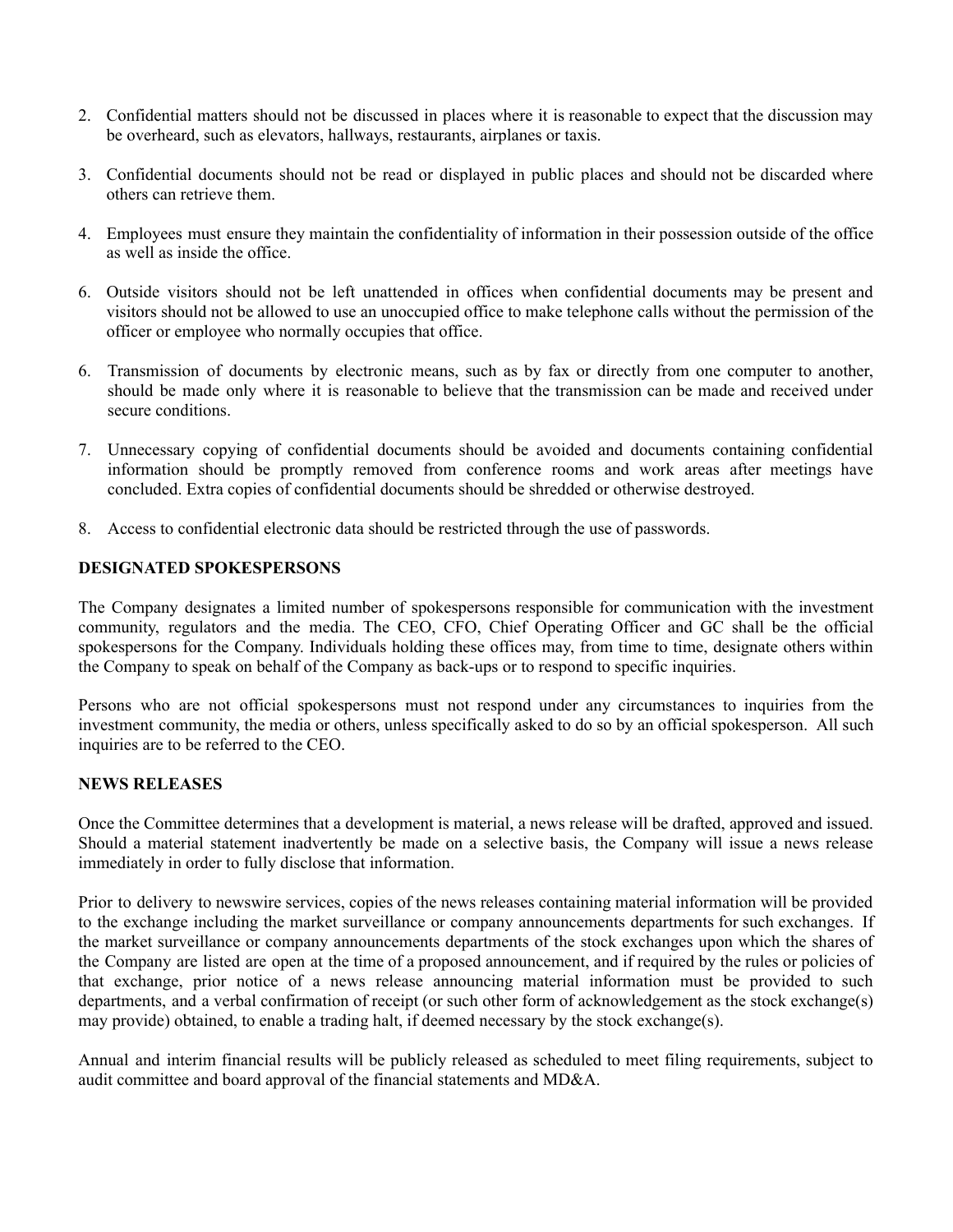News releases will be disseminated through an approved news wire service that provides simultaneous national and/or international distribution. News releases will be transmitted to appropriate regulatory bodies, major business wires, national financial media and the local media in areas where the Company has its headquarters and major operations.

News releases will be posted on the Company's website and as soon as practicable after release over the news wire.

### **PREPARATION OF BACKUP**

Disclosure must be properly researched and accessible backup prepared. Third party, objective data should be used as backup wherever possible. This research and backup will assist Company spokespersons in communicating accurate and consistent messages as well as increasing the Company's credibility in the marketplace. It will also assist in developing elements of a due diligence defense for the Company if disclosure is ever the subject of legal proceedings. Employees are responsible for maintaining appropriate backup information and providing it to Company spokespersons upon request. Derivative information (information extracted from a document prepared on behalf of another person or company), which is included in a Company document or oral statement, must include a reference identifying the source of the information and appropriate permission to quote the third party must be obtained where necessary.

## **CONFERENCE CALLS**

Conference calls may be held for quarterly earnings and major corporate developments, whereby discussion of key aspects is accessible simultaneously to all interested parties, some as participants by telephone and others in a listen-only mode by telephone or via a webcast over the Internet. The call will be preceded by a news release containing all relevant material information. At the beginning of the call, a Company spokesperson will provide appropriate cautionary language with respect to any forward-looking information and direct participants to publicly available documents containing the assumptions, sensitivities and a full discussion of the risks and uncertainties.

The Company will provide advance notice of the conference call and webcast by issuing a news release announcing the date and time and providing information on how interested parties may access the call and webcast. In addition, the Company may send invitations to analysts, institutional investors, the media and others invited to participate. Any non-material supplemental information provided to participants will also be posted to the website for others to view. A tape recording of the conference call and/or an archived audio webcast on the Internet will be made available following the call for a reasonable period of time for anyone interested in listening to a replay.

Following the call, if it is determined that during the call comments by management disclosed previously undisclosed material information, the Company will immediately disclose such information broadly via news release.

### **RUMOURS**

The Company does not comment, affirmatively or negatively, on rumours unless required to do so by applicable securities laws or stock exchange rules. This also applies to rumors promulgated on the Internet. The Company's spokespersons will respond consistently by saying, "It is our policy not to comment on market rumours or speculation." Should a stock exchange request that the Company make a definitive statement in response to a market rumour that is causing significant volatility in the stock, the Committee, in consult with the chairman of the board, will consider the matter and decide whether to make a policy exception, provided that an exception will be made if the Company must make such a statement under the applicable securities laws or stock exchange rules. If the rumor is true in whole or in part, this may be evidence of a leak**.** If the trading of the Company's securities suggests or indicates that the confidential information may have been leaked or there is other suggestions that information may have been leaked, Regulation Services Provider will normally require the Issuer to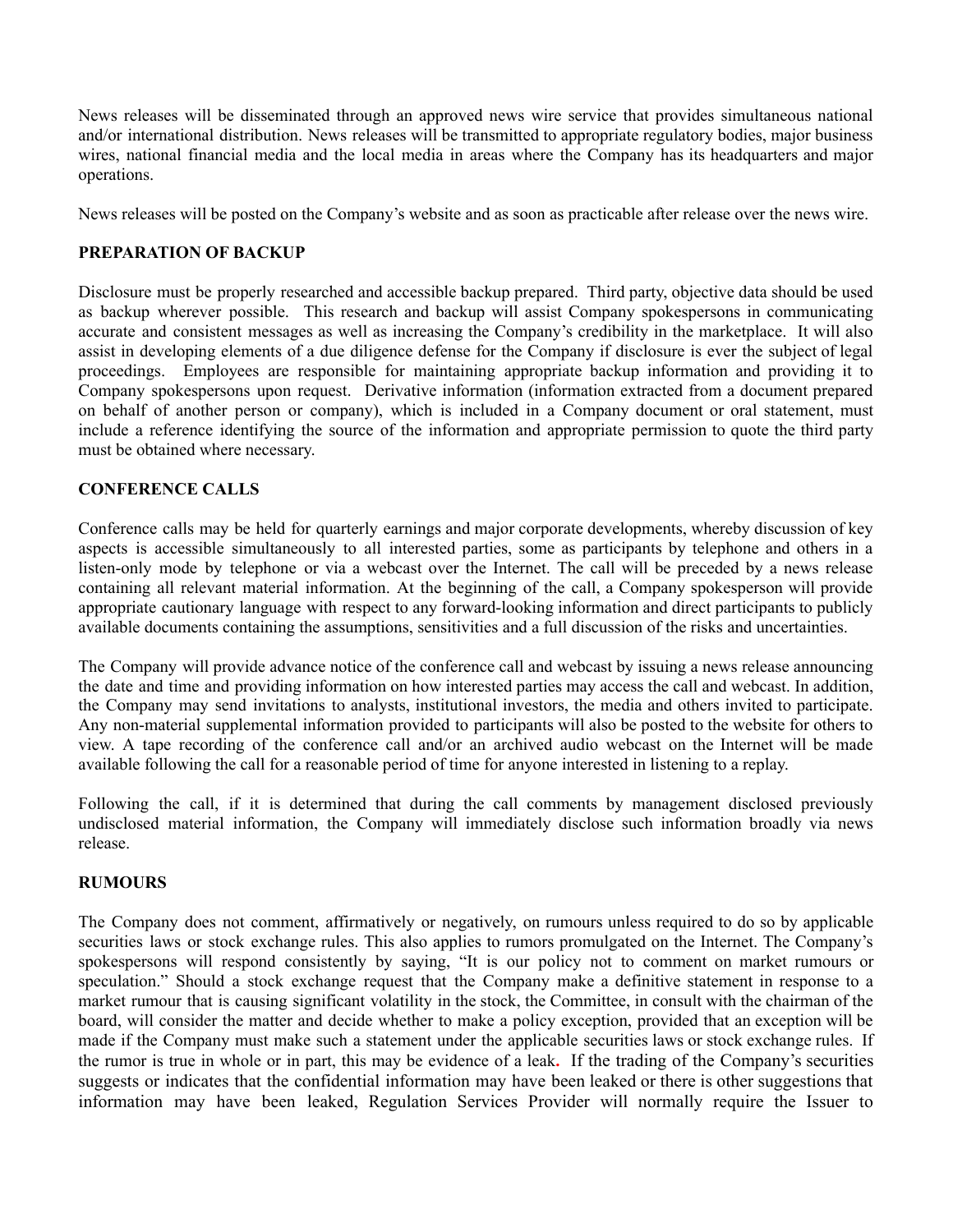disseminate a news release immediately. The Regulation Services Provider will halt trading in the Issuer's securities until the information has been properly disseminated.

## **CONTACTS WITH ANALYSTS, INVESTORS AND THE MEDIA**

Disclosure in individual or group meetings does not constitute adequate disclosure of information that is considered material non-public information. If the Company intends to announce material information at an analyst or shareholder meeting, press conference or conference call, the announcement must be preceded by a news release.

The Company recognizes that meetings with analysts and significant investors are an important element of the Company's investor relations program. The Company will meet with analysts and investors on an individual or small group basis as needed and will initiate contacts or respond to calls in a timely, consistent and accurate fashion in accordance with this policy.

The Company will provide only non-material information through individual and group meetings, in addition to regular publicly disclosed information, recognizing that an analyst or investor may construct this information into a mosaic that could result in material information. The Company cannot alter the materiality of information by breaking down the information into smaller, non-material components.

Spokespersons will keep notes of conversations with analysts and investors and when practical more than one company representative should be present at all individual and group meetings. In the event there is selective disclosure of previously undisclosed material information, the Company will immediately disclose the information broadly via news release.

## **REVIEWING ANALYST DRAFT REPORTS AND MODELS**

It is the Company's policy to review, upon request, analysts' draft research reports or models for the purpose of pointing out errors in fact based on publicly disclosed information. When an analyst inquires with respect to his/her estimates, the Company will question an analyst's assumptions if the estimate is significantly different than the range of estimates provided in the Company's published earnings guidance. The Company will control this process through the CEO and will limit its comments in responding to such inquiries to non-material information. The Company will not confirm, or attempt to influence, an analyst's opinions or conclusions and will not express comfort with the analyst's model and earnings estimates.

In order to avoid appearing to "endorse" an analyst's report or model, the Company will provide its comments orally or will attach a disclaimer to written comments to indicate the report was reviewed only for factual accuracy.

### **DISTRIBUTING ANALYST REPORTS**

Analyst reports are proprietary products of the analyst's firm. Re-distribution of an analyst report may be viewed as an endorsement by the Company of the report, and should be avoided. The Company may post on its website a complete list, regardless of the recommendation, of all the investment firms and analysts who have provided recent research coverage on the Company. If provided, such list will not include links to the analysts' websites or publications. Notwithstanding the foregoing, the Company may distribute analyst reports to its directors and senior officers to monitor the communications of the Company and to assist them in understanding how the marketplace values the Company and how corporate developments affect the analysis.

### **FORWARD-LOOKING INFORMATION**

Should the Company elect to disclose forward-looking information in continuous disclosure documents, speeches, conference calls, etc., the following guidelines will be observed.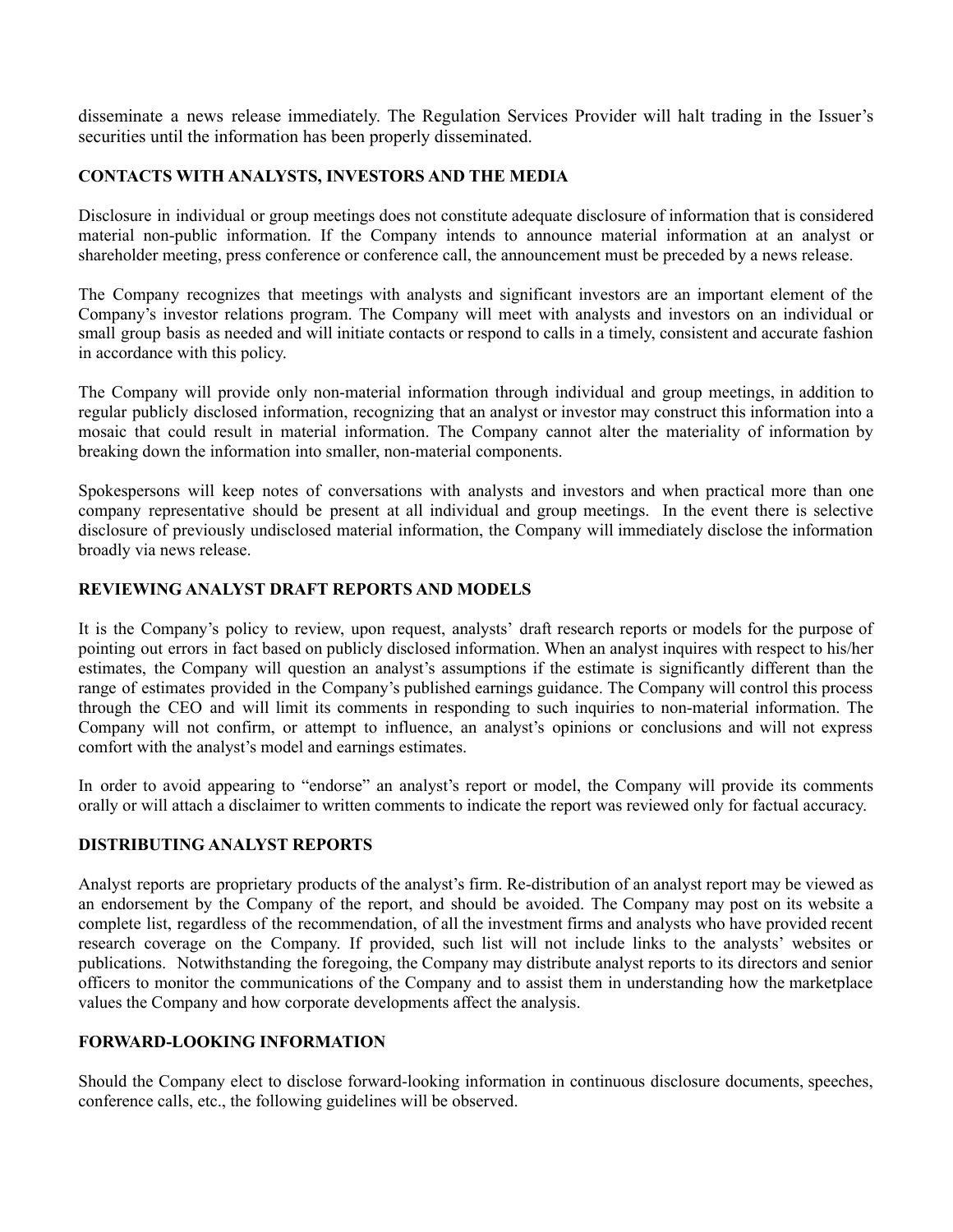- 1. The information, if deemed material, will be broadly disseminated via news release, in accordance with this disclosure policy.
- 2. The information will be clearly identified as forward looking.
- 3. The Company will identify all material factors or assumptions used in the preparation of the forward-looking information.
- 4. The information will be accompanied by a statement that identifies, the material risks and uncertainties that may cause the actual results to differ materially from those projected in the information.
- 5. The information will be accompanied by a statement that the information is given as of a current date and may be subject to future change and that the Company disclaims any intention or obligation to update or revise the forward-looking information, whether as a result of new information, future events or otherwise. Notwithstanding this disclaimer, should subsequent events prove past statements about current trends to be materially off target, the Company may choose to update its guidance on the anticipated impact on revenue and earnings or other key measures of corporate performance via news release, explaining underlying reasons.

### **PROVIDING GUIDANCE**

The Company will try to ensure, through its regular public dissemination of quantitative and qualitative information that the analysts' estimates are generally in line with the Company's own expectations. The Company will not confirm, or attempt to influence, an analyst's opinions or conclusions and will not express comfort with analysts' models and earnings estimates.

If the Company has determined that it will be reporting results materially different to market expectations, it may disclose this information in a news release in order to avoid the risk of selective disclosure, misleading disclosure or failure to provide timely disclosure.

# **QUIET PERIODS**

In order to avoid the appearance of selective disclosure, the Company will observe a quarterly quiet period, during which no guidance as to revenues, earnings or other measures of corporate performance will be provided externally. The quiet period commences on the first day of the month following the end of a quarter and ends with the filing of the Company's quarterly results.

### **RECORD KEEPING**

The Company will maintain records as required by law for the relevant records for the requisite period.

### **RESPONSIBILITY FOR ELECTRONIC COMMUNICATIONS**

This disclosure policy also applies to electronic communications such as websites, social media posts, email and other electronic channels. Accordingly, those responsible for written and oral public disclosures shall also be responsible for electronic communications.

The CEO and GC are responsible for causing the Company's website to be updated and for monitoring all Company information placed on the website and social media posts to ensure that it is accurate, complete, up-to-date and in compliance with relevant securities laws.